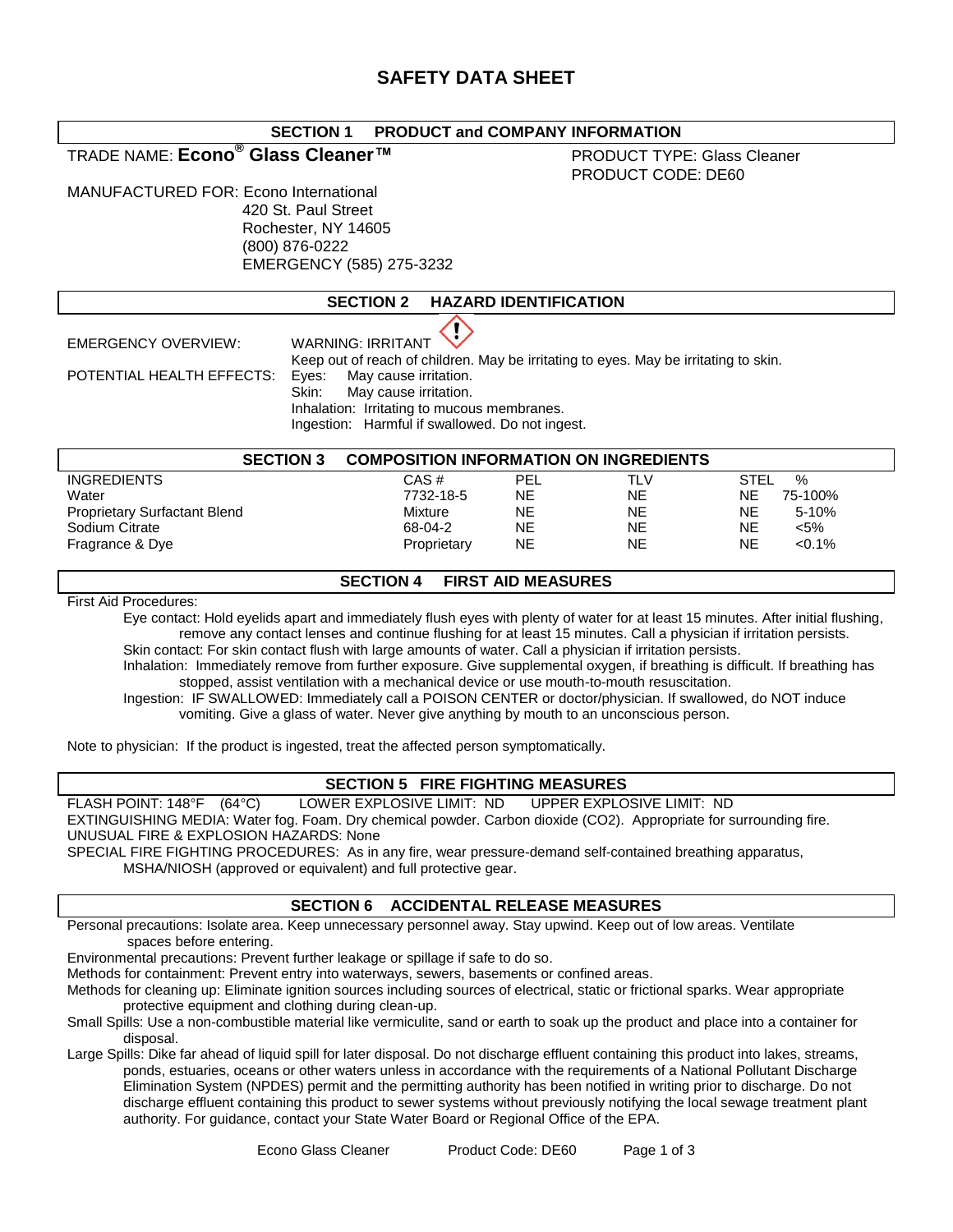| <b>SECTION 7</b><br><b>HANDLING AND STORAGE</b>                                                                                 |                                                                                  |  |  |  |  |  |
|---------------------------------------------------------------------------------------------------------------------------------|----------------------------------------------------------------------------------|--|--|--|--|--|
| Handling: Avoid breathing mist. Avoid contact with skin and eyes. Wear suitable protective clothing. Wash hands after handling. |                                                                                  |  |  |  |  |  |
| Storage: Keep from freezing. Keep containers tightly closed.                                                                    |                                                                                  |  |  |  |  |  |
|                                                                                                                                 |                                                                                  |  |  |  |  |  |
| <b>SECTION 8</b><br><b>EXPOSURE CONTROLS/PERSONAL PROTECTION</b>                                                                |                                                                                  |  |  |  |  |  |
| Occupational exposure limits: NE                                                                                                |                                                                                  |  |  |  |  |  |
|                                                                                                                                 |                                                                                  |  |  |  |  |  |
| Personal protective equipment:<br>Gloves: Not normally required.                                                                |                                                                                  |  |  |  |  |  |
|                                                                                                                                 | Eye/Face Protection: Eye protection not normally required but recommended.       |  |  |  |  |  |
| Skin Protection: Wear clothing suited to the task being performed.                                                              |                                                                                  |  |  |  |  |  |
|                                                                                                                                 | Respiratory Protection: Not normally required if good ventilation is maintained. |  |  |  |  |  |
|                                                                                                                                 |                                                                                  |  |  |  |  |  |
|                                                                                                                                 | <b>SECTION 9</b><br><b>PHYSICAL and CHEMICAL PROPERTIES</b>                      |  |  |  |  |  |
| <b>BOILING POINT:</b>                                                                                                           | $>212^{\circ}F$<br>SPECIFIC GRAVITY $(H_2O=1)$ :<br>$(>100^{\circ}C)$<br>1.01    |  |  |  |  |  |
| <b>VAPOR PRESSURE:</b>                                                                                                          | PERCENT VOLATILE BY VOL %:<br>ND.<br>ND                                          |  |  |  |  |  |
| VAPOR DENSITY (air=1)                                                                                                           | EVAPORATION RATE (Butyl Acetate=1):<br>>1<br>>1                                  |  |  |  |  |  |
| SOLUBILITY IN WATER: Completely Soluble                                                                                         | APPEARANCE & ODOR:<br>Green Liquid, Streak Proof Scent                           |  |  |  |  |  |
| pH:                                                                                                                             | 7.5                                                                              |  |  |  |  |  |
|                                                                                                                                 |                                                                                  |  |  |  |  |  |
|                                                                                                                                 | <b>SECTION 10</b><br><b>STABILITY and REACTIVITY DATA</b>                        |  |  |  |  |  |
| STABILITY: Stable under normal conditions.                                                                                      | $\mathbf{R}$                                                                     |  |  |  |  |  |

INCOMPATIBILITY (material to avoid): Strong acids or oxidizing agents.

HAZARDOUS DECOMPOSITION PRODUCTS: Carbon monoxide, carbon dioxide, and low molecular weight hydrocarbons may be produced.

HAZARDOUS POLYMERIZATION: Will not occur.

#### **SECTION 11 TOXICOLOGICAL INFORMATION**

Components Test Results: No data available. Product may be irritating to eyes and skin.

Carcinogenici**t**y: This product is not considered to be a carcinogen by IARC, ACGIH, NTP, or OSHA.

## **SECTION 12 ECOLOGICAL INFORMATION**

No Data Available.

## **SECTION 13 DISPOSAL CONSIDERATIONS**

Disposal instructions: Dispose according to all applicable Federal, State, and Local regulations.

#### **SECTION 14 TRANSPORT INFORMATION**

This product is considered Non-Hazardous in all modes of transportation. Therefore, this product does not require classification by DOT, IATA, ICAO or IMDG.

## **SECTION 15 REGULATORY INFORMATION**

US federal regulations: All components are listed in the United States TSCA Regulations.

CERCLA (Superfund) reportable quantity: None

SARA (Superfund Amendments and Reauthorization Act of 1986):

313 Components: This material does not contain any chemical components with known CAS numbers that exceed the threshold (De Minimis) reporting levels established by SARA Title III, Section 313.

Section 302 extremely hazardous substance: No

Section 311 hazardous chemical: No

Canada: This Product has been classified according to the hazard criteria of the CPR and the SDS contains all of the information required by the CPR.